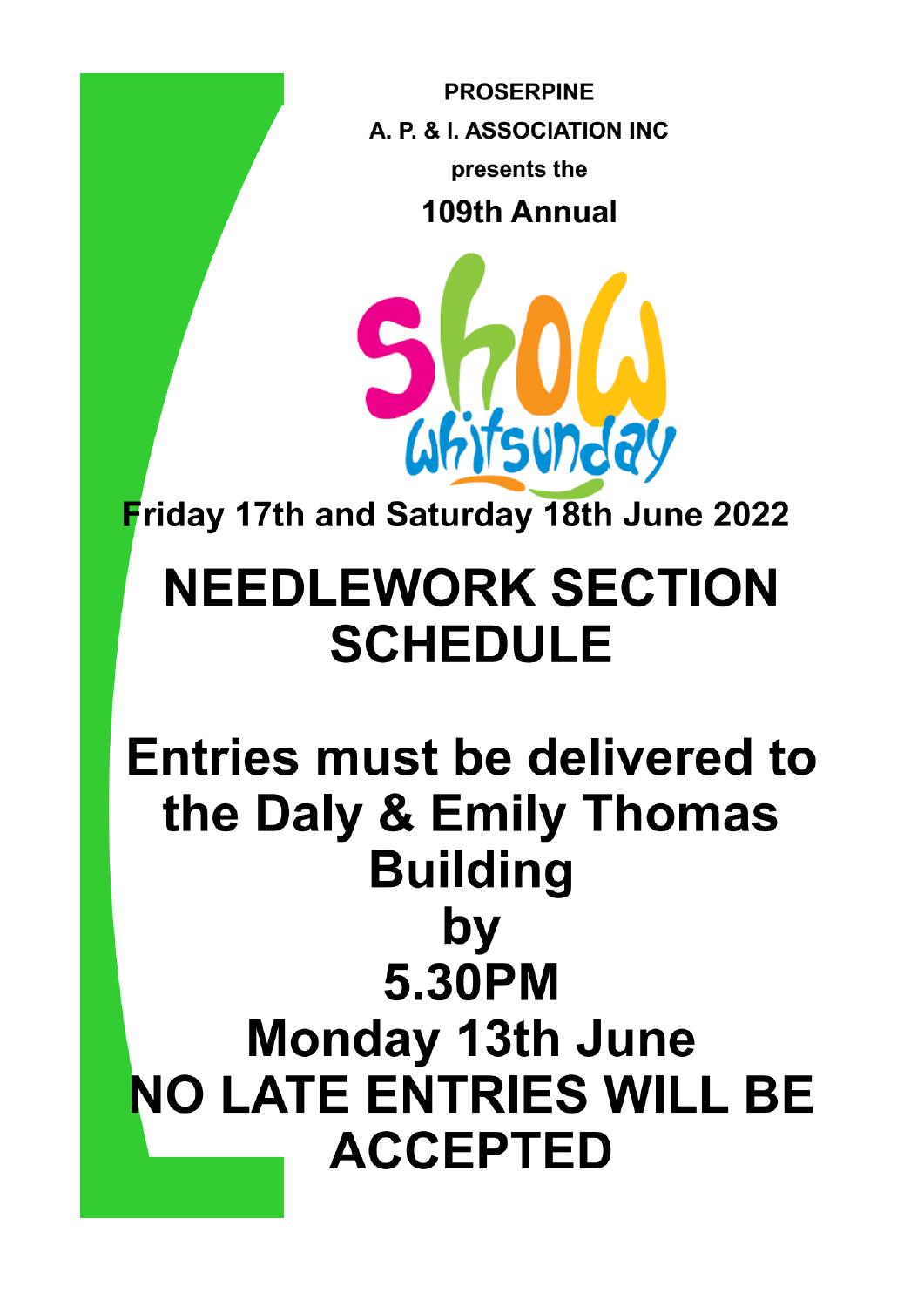# **COVID SAFE REQUIREMENTS PLEASE READ CAREFULLY**

## **If you have any questions, please contact Sue on 0458451126 or email reception@showwhitsunday.com.au**

• **All exhibitors and travelling companions must purchase exhibitor entry tickets online if you are not a member of the Proserpine Agricultural, Pastoral & Industrial Assoc. Inc.**

**They can be purchased at , or purchased from the show office before close of business MONDAY 13th June 2022. A list of opening times for the show office is below.**

**\* All exhibitors must QR Code in at the entrance to the showgrounds.**

- **If you are staying at the grounds for more than one day, you must QR Code in each day. (QR Codes will be set up around the showgrounds for your convenience)**
- **All exhibitors and travelling companions must maintain a 1.5 metre distance from other persons at all times. If you cannot do so, please wear a mask.**
- **Hand Sanitiser will be available at the entrance to the Daly & Emily Thomas building and around the grounds.**
- **Camping fees must be paid and a camping permit must be displayed n your vehicle at all times.**
- **Exhibitors, show officials and approved persons ONLY will be allowed to stay at the showgrounds from Thursday 16th June to Sunday 19th June. There will be no camping available for travellers.**

**The committee of the Proserpine A P & I Assoc has done an incredible amount of work and gone to a great deal of extra effort and expense to run a safe and successful show in 2022, and we thank you for your co-operation.**

**SHOW OFFICE OPENING HOURS - 9am to 5pm**

**Monday 6th June Wednesday 8th June Friday 10th June Monday 13th June Tuesday 14th June Wednesday 15th June Thursday 16th June**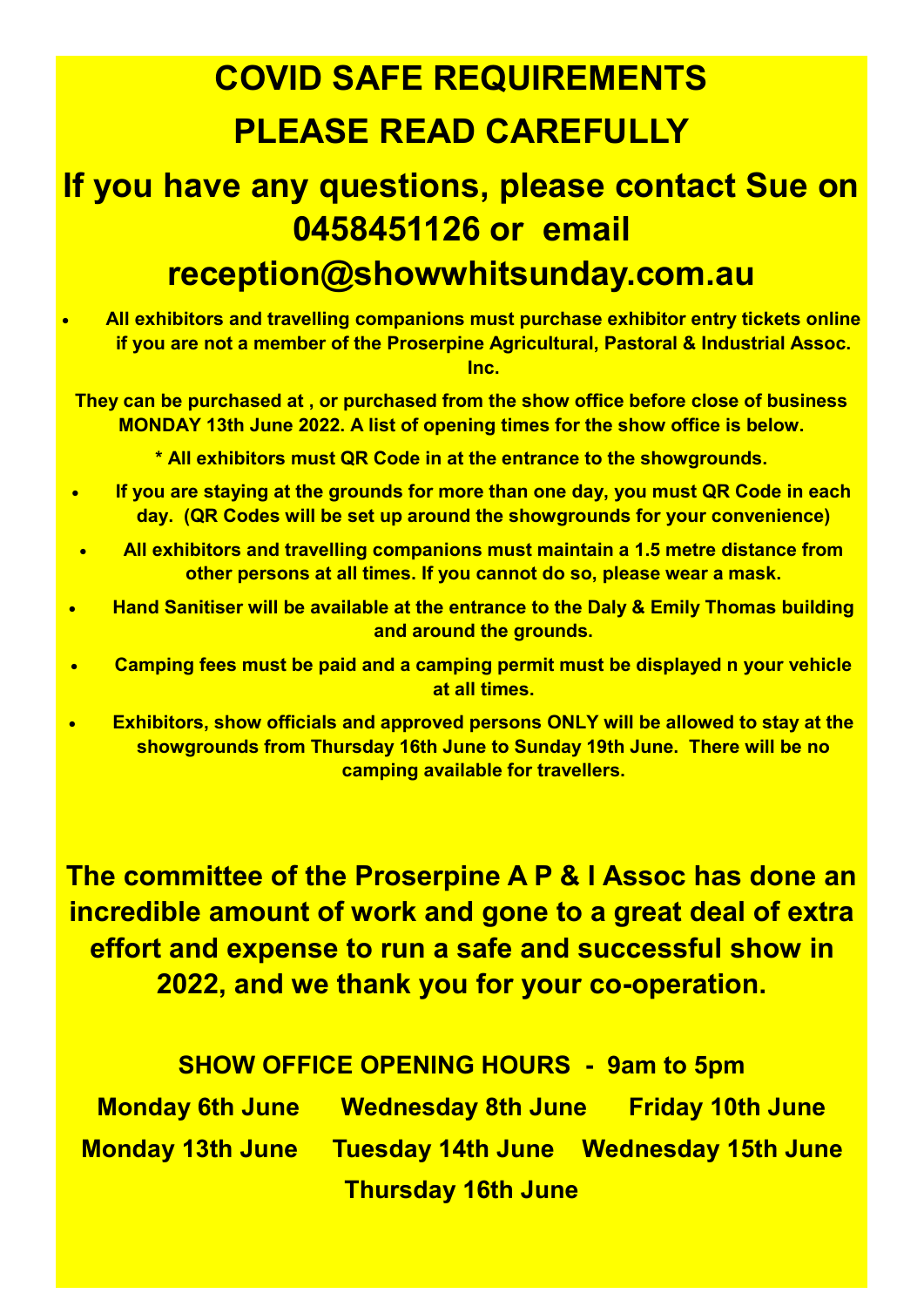#### **SECTION 5 - NEEDLEWORK**

**ENTRIES CLOSE FOR THE NEEDLEWORK SECTION ON MONDAY 13TH JUNE AT 5.30PM EXHIBITS TO BE LODGED AT THE DALY AND EMILY THOMAS BUILDING**

#### **NEEDLEWORK CONDITIONS OF ENTRY**

**\* ALL ENTRIES ARE TO BE THE WORK OF THE EXHIBITOR**

- **\* ARTICLES THAT HAVE PREVIOUSLY BEEN AWARDED A PRIZE AT "SHOW WHITSUNDAY" ARE NOT ELIGIBLE FOR COMPETITION**
- **\* THE JUDGE AND / OR STEWARD RESERVE THE RIGHT TO ALTER THE CLASS OF AN EXHIBIT IF ENTERED INCORRECTLY**
- **THE JUDGE RESERVES THE RIGHT TO AWARD NONE OF THE PRIZES LISTED IF HE / SHE FEELS THAT QUALITY OR QUANTITY IS INADEQUATE**

**OPEN CLASSES - CLASSES 1 TO 45**

#### **CROCHET**

- **1. TABLE CENTRE NOT OVER 51CM - FINE {NO 40 COTTON AND UPWARDS}**
- **2. TABLE CENTRE NOT OVER 51CM {COARSER THAN NO 40 COTTON}**
- **3. DUCHESS SET - 3 PIECES OR 2 DOILIES OF 2 DIFFERENT DESIGNS {20CM MAXIMUM}**
- **4. SCARF OR SHAWL**
- **5. KNEE RUG OR BEDSPREAD**
- **6. HANDTOWEL SET - 2 PIECES**
- **7. BABY CROCHETING - ANY ARTICLE**
- **8. ANY OTHER CROCHET ARTICLE NOT LISTED**

#### **HAND KNITTING**

- **9. KNEE RUG OR BEDSPREAD {1M X 1.5M MINIMUM}**
- **10. BABY KNITTING - ANY ARTICLE**
- **11. KNITTED GARMENT**
- **12. KNITTED TOY - 1 ARTICLE**
- **13. SCARF OR SHAWL**
- **14. ANY OTHER KNITTED ARTICLE NOT LISTED**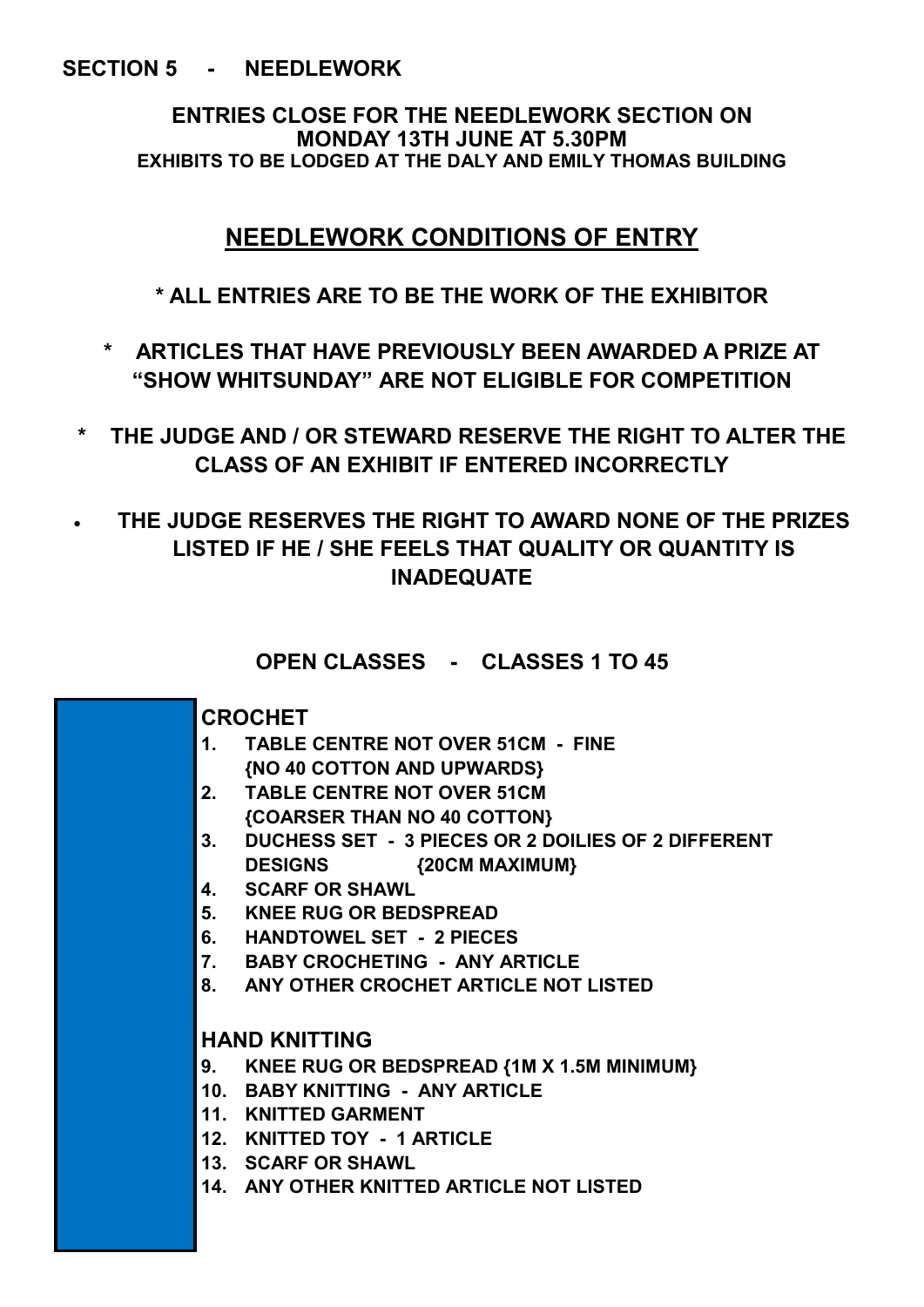#### **SECTION 5 - NEEDLEWORK**

### **TAPESTRY {ALL TAPESTRIES MUST BE FRAMED} 15. LONG STITCH TAPESTRY 16. TAPESTRY - CONTINENTAL OR HALF STITCH 17. TAPESTRY - VARIED STITCHES PATCHWORK 18. MACHINE APPLIQUE 19. HAND APPLIQUE 20. WALL HANGING - UP TO 70CM SQUARE 21. WALL HANGING - OVER 70CM SQUARE 22. MACHINE QUILTED QUILT {NOT PROFESSIONALLY QUILTED} 23. MACHINE QUILTED QUILT {PROFESSIONALLY QUILTED} 24. HAND QUILTED QUILT 25. RUNNERS 26. ANY OTHER PATCHWORK ARTICLE NOT ALL QUILTS CAN BE DISPLAYED FULLY, SO SOME WILL ONLY BE DRAPED SASH AWARD FOR CHAMPION PATCHWORK EXHIBIT HAND EMBROIDERY 27. HARDANGER RUNNER 28. HARDANGER CENTREPIECE 29. CANDLEWICKING - ANY ARTICLE 30. SILK RIBBON EMBROIDERY - ANY ARTICLE 31. COUNTED CROSS STITCH - FRAMING ACCEPTED - WORK TO MEASURE NO MORE THAN 60CM X 50CM BEFORE FRAMING 32. SMOCKING - ANY ARTICLE 33. HAND EMBROIDERED QUILT 34. ANY OTHER HAND EMBROIDERED ARTICLE NOT MENTIONED ANY NEEDLEWORK ETC. DISPLAYED ON CARDBOARD IS TO BE TACKED {PLEASE DO NOT USE PINS - IT CAN DAMAGE YOUR WORK}**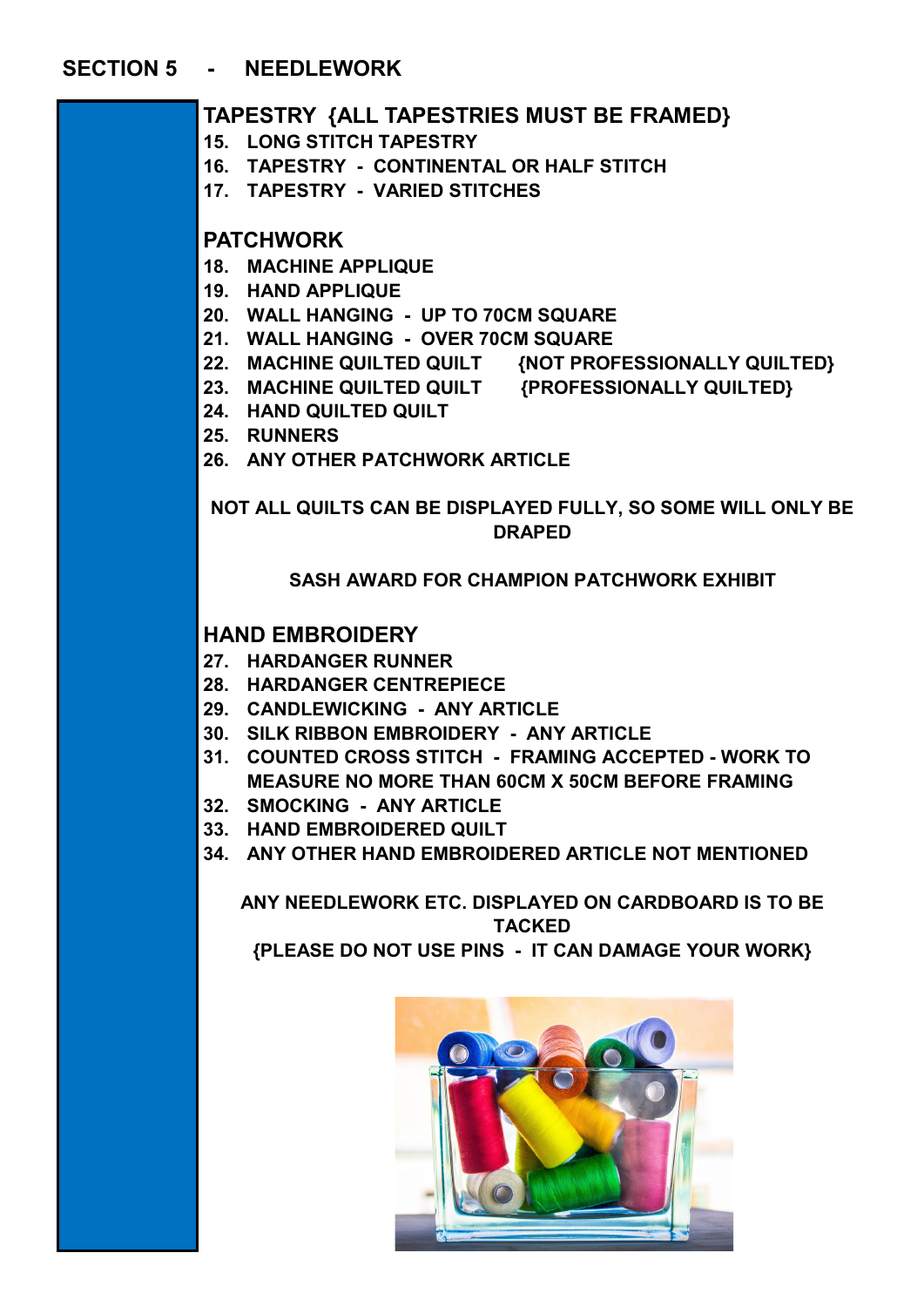#### **SECTION 5 - NEEDLEWORK**

#### **MISCELLANEOUS**

- **35. WEARABLE ART - HOME MADE ARTICLE OF CLOTHING THAT HAS BEEN EMBELLISHED - CAN BE CASUAL TO VERY FORMAL**
- **36. MACHINE MADE GARMENT**
- **37. MACHINE MADE BAG**
- **38. CUSHION COVERS - ANY WORK**
	- **{PLEASE INCLUDE CUSHION INSERTS}**
- **39. TWO DRESS HANGERS - MADE WITH FABRIC**
- **40. HOME MADE FABRIC TOY {MACHINE STITCHING ALLOWED}**
- **41. BEADED ARTICLE**
- **42. SUPPER OR TABLECLOTH {1 METRE X 1 METRE MINIMUM}**
- **43. CHRISTMAS CRAFT ARTICLE**
- **44. ANY OTHER ARTICLE NOT LISTED**
- **45. ARTICLE MADE BY EXHIBITOR OVER 80 YEARS**

#### **OPEN CLASSES ENTRY FEE: \$2.00**

#### **MAXIMUM FEES FOR THIS SECTION: \$12.00**

**PRIZE MONEY: FIRST - \$7.00 ; SECOND - \$3.00**

**PLEASE NOTE: Second prize only awarded when there are 3 or more entries**

**PLEASE NOTE: Where a donation of a prize is made to the Association this may replace the advertised prize money in chosen classes**

> **SASH CHAMPION NEEDLEWORK EXHIBIT**

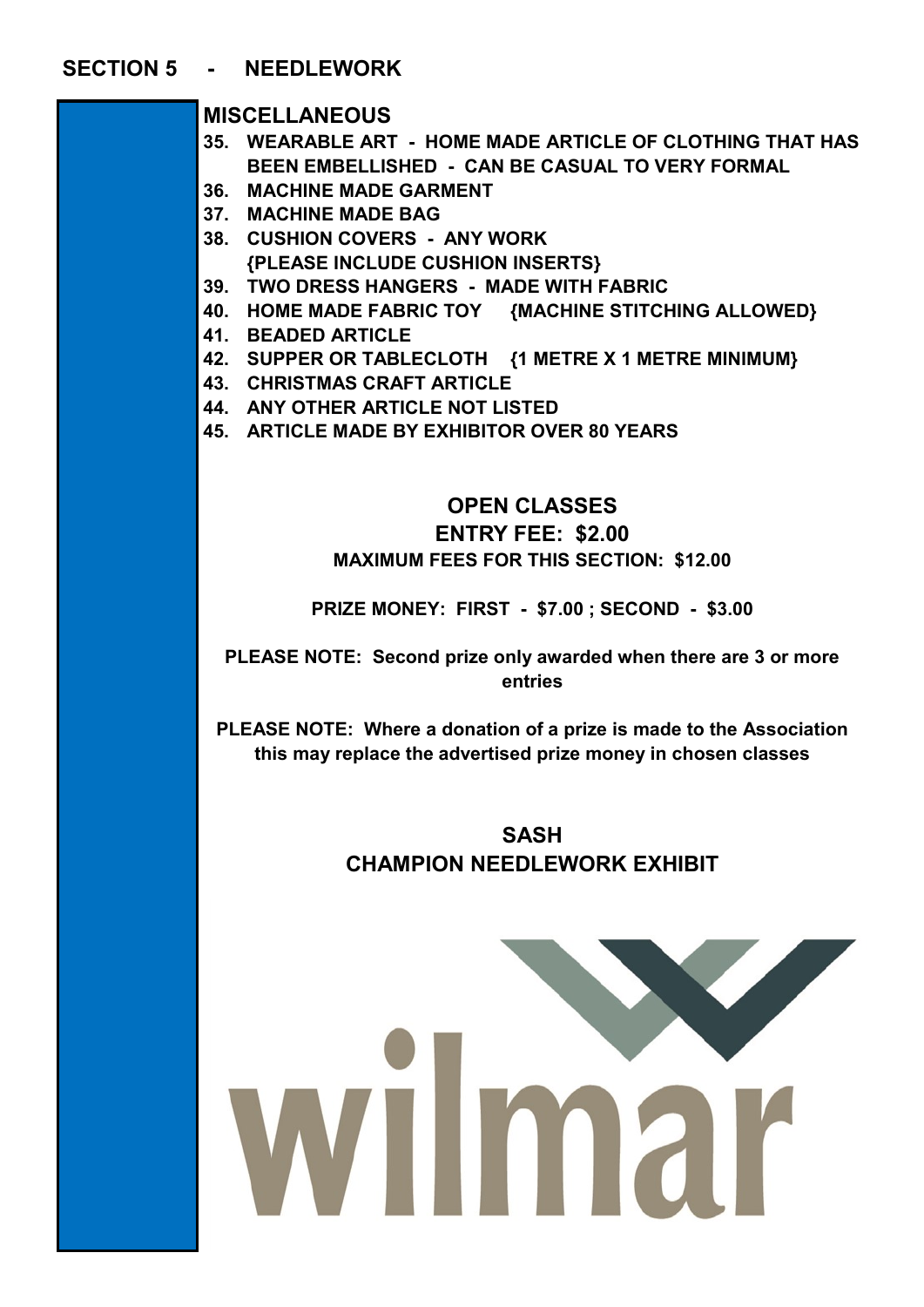**JUNIOR CLASSES CLASSES 46 TO 63**

#### **{ 17 YEARS AND UNDER}**

- **46. FABRIC TOY**
- **47. CROCHET - ANY ARTICLE**
- **48. HAND KNITTING - ANT ARTICLE**
- **49. HAND EMBROIDERY—ANY ARTICLE**
- **50. MACHINE MADE ARTICLE**
- **51. CUSHION COVERS - ANY WORK {WITH INSERT}**
- **52. ANY PATCHWORK ARTICLE**
- **53. SCARF OR SHAWL - ANY WORK**
- **54. ANY ARTICLE NOT MENTIONED**

#### **{12 YEARS AND UNDER}**

- **55. FABRIC TOY**
- **56. CROCHET - ANY ARTICLE**
- **57. HAND KNITTING - ANY ARTICLE**
- **58. HAND EMBROIDERY - ANY ARTICLE**
- **59. MACHINE MADE ARTICLE**
- **60. CUSHION COVERS - ANY WORK {WITH INSERT}**
- **61. ANY PATCHWORK ARTICLE**
- **62. SCARF OR SHAWL - ANY WORK**
- **63. ANY ARTICLE NOT MENTIONED**

#### **JUNIOR CLASSES**

#### **ENTRY FEE: \$1.00 MAXIMUM FEES FOR THIS SECTION: \$6.00**

**PRIZE MONEY: FIRST \$5.00 SECOND \$3,00**

**PLEASE NOTE: Where a donation of a prize is made to the Association this may replace the advertised prize money in chosen classes**